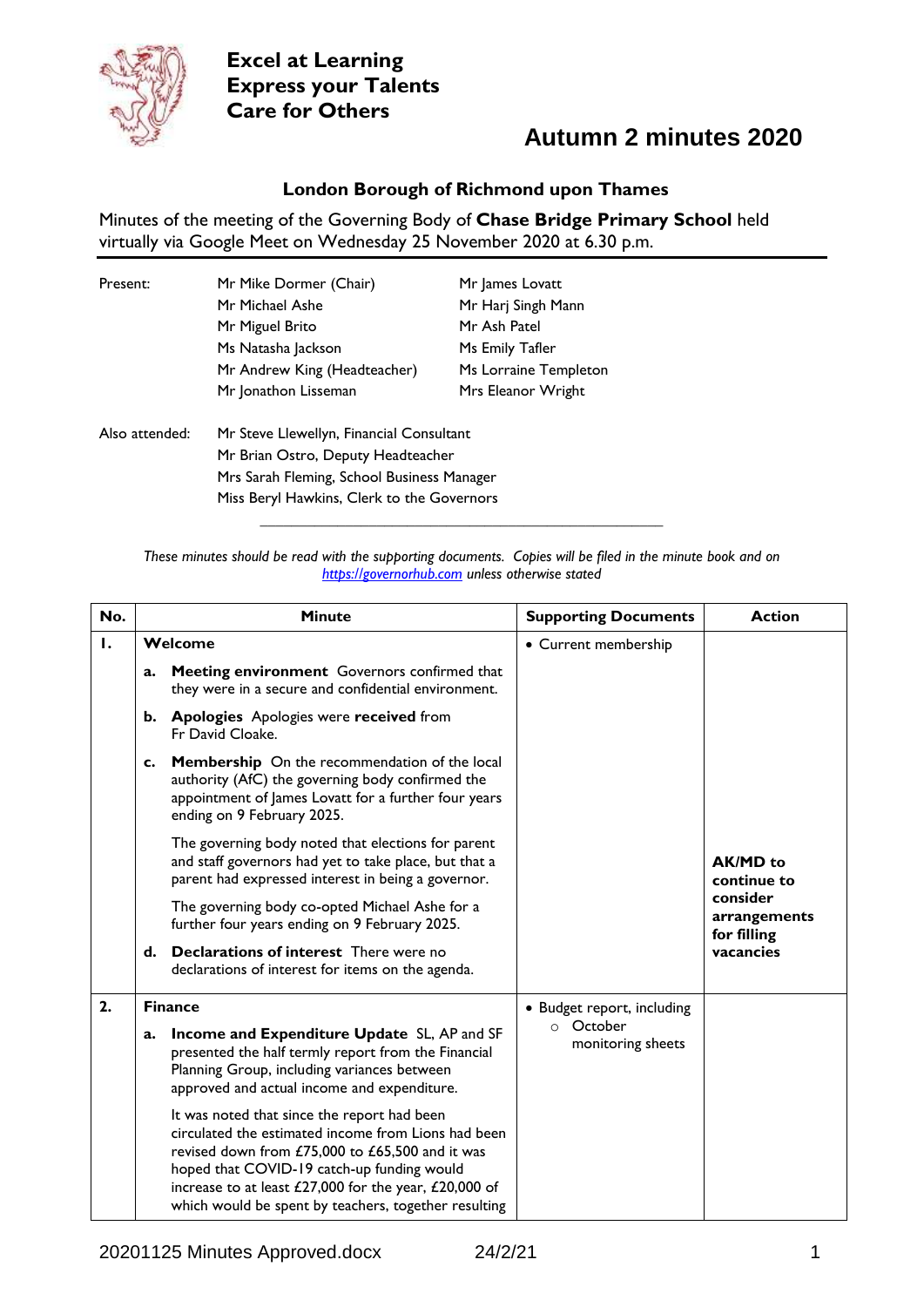

# **Autumn 2 minutes 2020**

| No. | <b>Minute</b>                                                                                                                                                                                                                                                  | <b>Supporting Documents</b> | <b>Action</b> |
|-----|----------------------------------------------------------------------------------------------------------------------------------------------------------------------------------------------------------------------------------------------------------------|-----------------------------|---------------|
|     | in a slightly better overall position.                                                                                                                                                                                                                         |                             |               |
|     | The governing body noted that the adjustments<br>resulted in a net revenue deficit for the year of<br>£135,000, a carry forward of £325,000 to be used<br>towards the year 2 and 3 budget plans and a slight<br>slowing in erosion of the budget year on year. |                             |               |
|     | In answer to a question from a governor it was<br>noted that parental contributions had been revised<br>down from two to one term (spring).                                                                                                                    |                             |               |

*Steve Llewellyn left the meeting at this point.*

|    | b.<br>c.<br>$\bullet$ | No. 2 Account SF stated that the No 2 account<br>had been audited and that there had been little<br>activity on the account.<br>Rolling Review of Contracts SF stated that:<br>The school would be reviewing the cleaning<br>contract and looking to tender for this work.<br>The catering contract would be reviewed during<br>the year, involving a borough tendering process.<br>The governing body asked for a report to be<br>presented to the next meeting setting out the length<br>of each contract with the date of the next review,<br>and outlining the school's procurement process and<br>time lag between start of the review and<br>implementation of a new contract.<br>SF agreed to take governors through the contract<br>renewal process at the next meeting.                                                                                                                                                                                     | • No 2 account<br>monitoring<br>• Audit statement for No<br>2 account for year<br>ended 8/20                                                            | <b>SF</b> to present to<br><b>GB</b> on contract<br>renewal process<br>at meeting on<br>3/2/21 including<br>timescales |
|----|-----------------------|----------------------------------------------------------------------------------------------------------------------------------------------------------------------------------------------------------------------------------------------------------------------------------------------------------------------------------------------------------------------------------------------------------------------------------------------------------------------------------------------------------------------------------------------------------------------------------------------------------------------------------------------------------------------------------------------------------------------------------------------------------------------------------------------------------------------------------------------------------------------------------------------------------------------------------------------------------------------|---------------------------------------------------------------------------------------------------------------------------------------------------------|------------------------------------------------------------------------------------------------------------------------|
| 3. | a.<br>b.              | <b>CONFIDENTIAL ITEMS</b> See confidential minutes<br><b>Report of Pay Committee</b><br><b>Update on ICFP</b>                                                                                                                                                                                                                                                                                                                                                                                                                                                                                                                                                                                                                                                                                                                                                                                                                                                        | • Notes of Pay<br>Committee meeting on<br>4/11/20<br>• ICFP Action Plan                                                                                 |                                                                                                                        |
| 4. |                       | School Self-evaluation, Development Planning and<br><b>Governors' Role</b><br>AK gave a presentation on a proposal, he had previously<br>shared with MD and MA, for governors to improve their<br>understanding of the school and use their collective<br>expertise to fulfil their monitoring role more effectively.<br>AK agreed to make the presentation slides available to<br>governors after the meeting. It was noted that the main<br>change from the current system of link visits for<br>monitoring would be that the traditional visit report<br>would be replaced by governors having shared online<br>access and editing rights to team action plans for<br>monitoring and evaluation purposes; governors would<br>share discussion topics and questions with team leaders<br>in advance of visits or meetings; and would work more in<br>partnership with staff; governors could add notes<br>comments or questions to the action plans; and decisions | • Annual School Self-<br>evaluation and School<br>Development Plan 2020<br>• Priorities and action<br>plans: the governors'<br>role presentation slides | <b>AK to make</b><br>presentation<br>slides available<br>to governors via<br>the clerk                                 |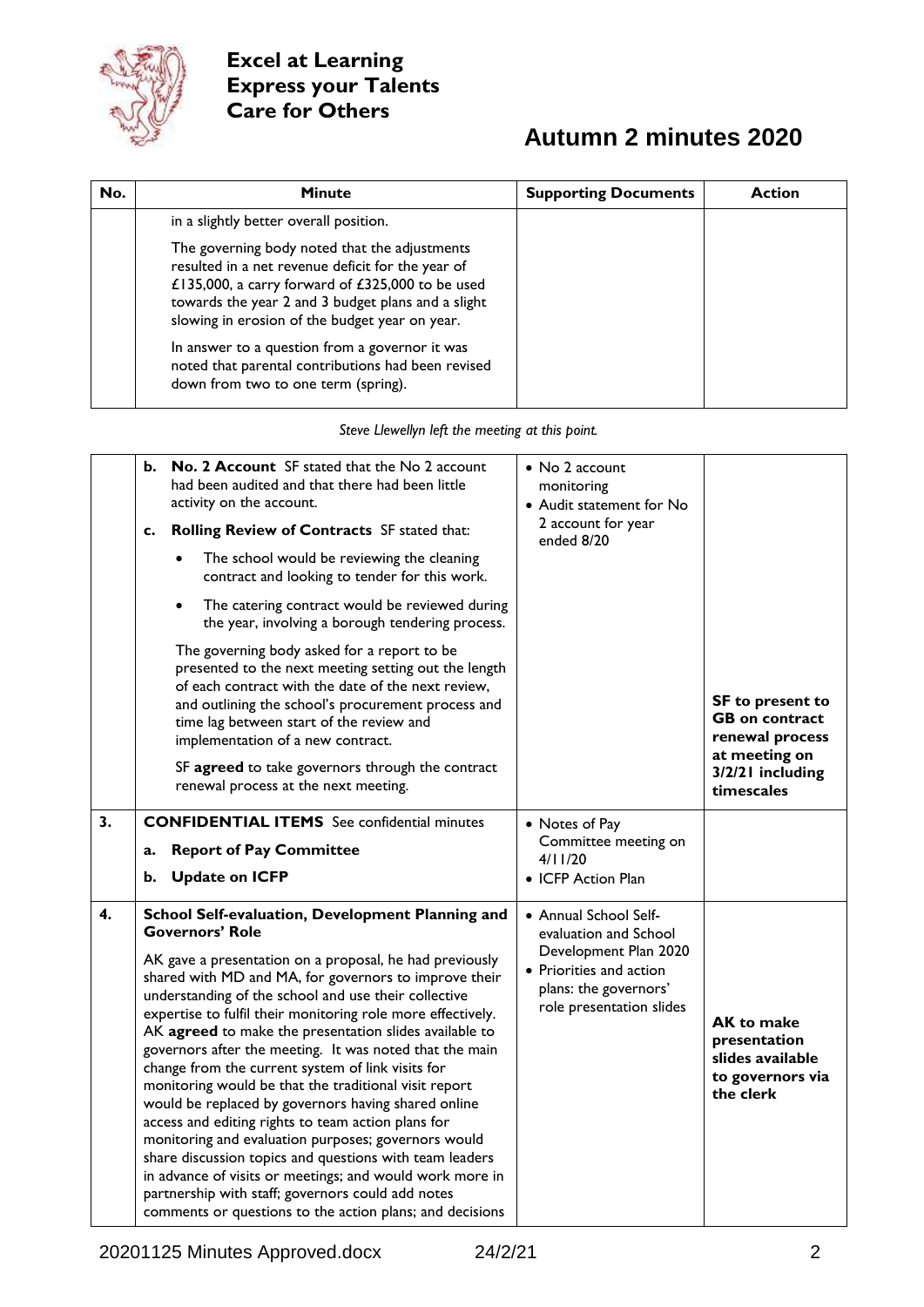

# **Autumn 2 minutes 2020**

| No. | <b>Minute</b>                                                                                                                                                                                                                                             | <b>Supporting Documents</b>                                         | <b>Action</b>                                                           |
|-----|-----------------------------------------------------------------------------------------------------------------------------------------------------------------------------------------------------------------------------------------------------------|---------------------------------------------------------------------|-------------------------------------------------------------------------|
|     | would need to be made on what questions needed to be<br>brought forward to the governing body.                                                                                                                                                            |                                                                     |                                                                         |
|     | Governors noted proposed focus areas and governor and<br>staff lead links that would need to be agreed, as well as<br>subordinate curriculum action plans for which governors                                                                             |                                                                     | <b>Governors to</b>                                                     |
|     | could volunteer.<br>Governors opted for the following curriculum area action<br>plans:                                                                                                                                                                    |                                                                     | consider<br>proposed linking<br>arrangements                            |
|     | Mike Dormer - Performing Arts & Music<br>Jonathon Lisseman - Science and Maths                                                                                                                                                                            |                                                                     | and additional<br>curriculum areas                                      |
|     | Other governors were invited to contact AK if they had a<br>preference for a particular curriculum area action plan.                                                                                                                                      |                                                                     | Proposals to be<br>further<br>considered and                            |
|     | Questions were raised as to how governors would share<br>information amongst themselves as a board and about<br>setting up weekly reminders on the system. It was noted                                                                                   |                                                                     | agreed by the<br>GB.                                                    |
|     | that development of the proposals was a work in<br>progress. ET agreed to consider the use of Slack with<br>AK.                                                                                                                                           |                                                                     | <b>ET and AK to</b><br>consider use of<br><b>Slack</b>                  |
| 5.  | Leadership and Management (L&M)                                                                                                                                                                                                                           |                                                                     |                                                                         |
|     | <b>L&amp;M Update</b> The L&M Report was received.<br>a.<br>Arising from the report:                                                                                                                                                                      | • Leadership and<br>Management Report<br>(AK)                       |                                                                         |
|     | <b>School Roll and Admissions</b> The governing body<br>noted that the number of vacancies across the school<br>had increased to 46, schools across the borough<br>were in a similar position and there were no children<br>on the AfC waiting list.      |                                                                     |                                                                         |
|     | It was noted that nursery numbers were good and<br>that Reception admissions would not be known until<br>the end of January, after the application deadline of<br>15/1/21.                                                                                |                                                                     |                                                                         |
|     | Q: Are any children returning that had previously                                                                                                                                                                                                         |                                                                     |                                                                         |
|     | left?<br>A: One child has returned.<br>Q: Has there been any movement with regard to<br>pupils eligible for Pupil Premium Grant (PPG)?<br>A: There has been a little movement, but it will be worth<br>sending a reminder to parents after the end of the |                                                                     |                                                                         |
|     | current furlough period.<br>The governing body agreed that the reduced numbers<br>needed to be worked into projections and budget<br>forecasts.                                                                                                           |                                                                     | <b>Revise budget</b><br>forecasts in light<br>of pupil<br>vacancies and |
|     | Safeguarding The governing body was pleased to<br>b.<br>note that an anticipated rise in the number of<br>domestic violence incidents had not materialised.                                                                                               |                                                                     | admission<br>applications for<br>September 2021                         |
|     | c. Policy Review                                                                                                                                                                                                                                          | • Updated Remote                                                    |                                                                         |
|     | i. Remote Learning It was noted that following<br>comments received as a result of email<br>consultation on the Remote Learning Policy and                                                                                                                | Learning Policy<br>• Updated Remote<br>Learning Contingency<br>Plan |                                                                         |